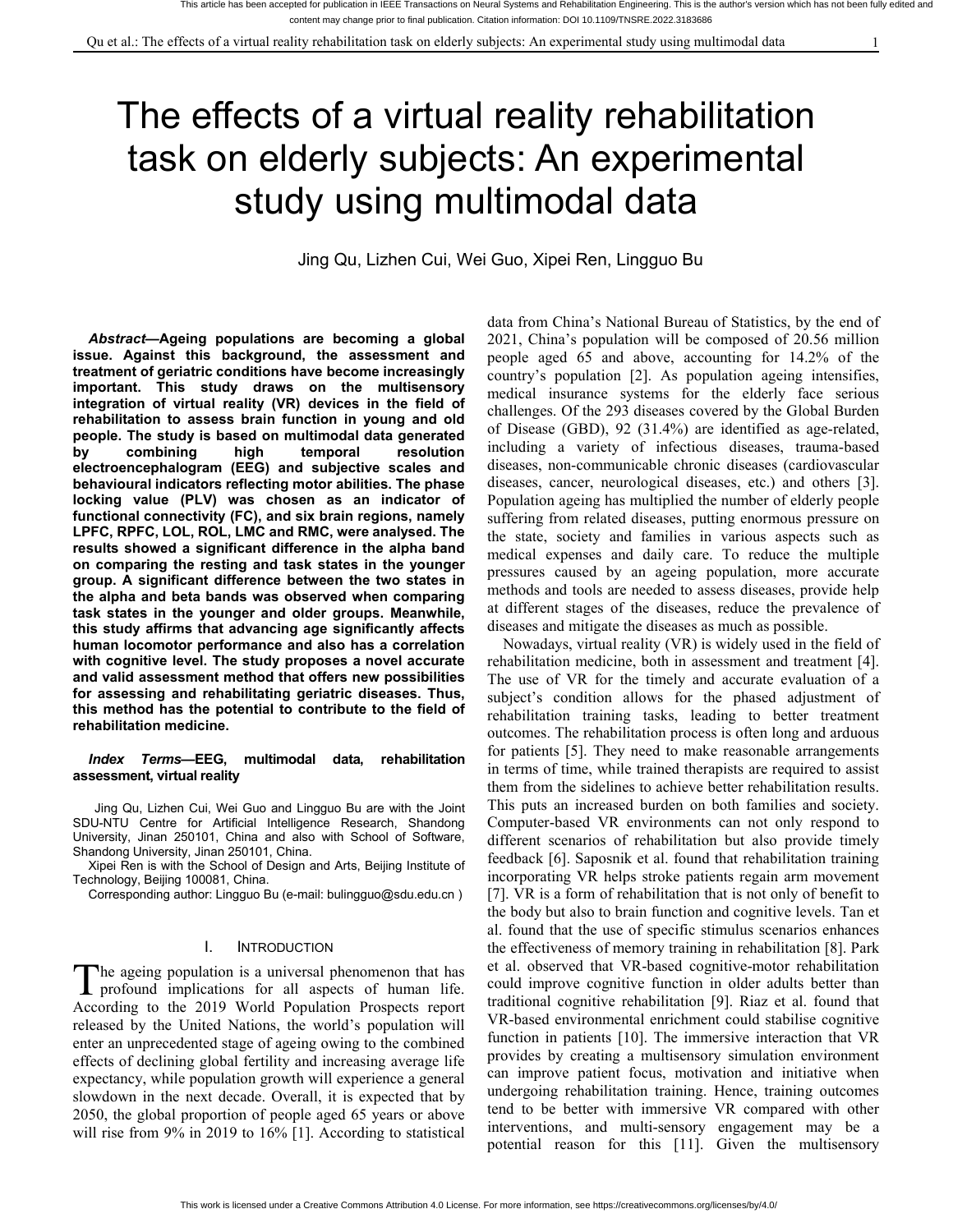integration of VR, the simultaneous involvement of multiple brain regions in the study task, the ease of use and the strong interactivity, VR technology was chosen for our experimental design. With the increasing demand for specific and personalised rehabilitation, more accurate appraisal tools are needed. Therefore, combining VR technology with other methods can allow better assessment and interpretation of the physiological and psychological changes patients undergo during rehabilitation.

Cognitive abilities can be classified into several specific domains such as attention, memory, executive cognitive function, language and visuospatial ability, each of which declines significantly with age [12]. The diminishing of sensorimotor functions, such as coordination difficulties, reduced motor speed and balance difficulties, also occurs widely with age [13]. Existing assessment methods include both subjective assessment and objective measures. As a simple, easy-to-understand and convenient method, scales are suitable for individual and group diagnosis and facilitate the techniques mentioned collection of large amounts of data. They enable the quantitative measurement of the subjective state of people, which would be difficult to observe directly. Commonly used cognitive scales include the Mini–Mental State Examination (MMSE), Montreal Cognitive Assessment (MoCA) [14], the Trail Making Test (TMT) and Wechsler Memory Scales (WMS). These methods of appraisal using subjective scales are simple and quick, but differences in education, cultural background, examiner's skill and experience in using the scales, the examination setting, and the emotional and mental state of the subject can all have an impact on the scores. Qualitative assessment is not possible using scales only and is subject to subjective influences.

Objective measures are mainly based on various techniques of brain imaging, such as positron emission tomography (PET) [15]. This is an imaging technique that captures cerebral blood flow activity by measuring perfusion emission and uses radioactive material to identify abnormalities in organ function. The method can be used to measure deeper parts of the brain with high sensitivity and precise localisation, but the imaging process is long, the required system is expensive, and, although largely harmless, it is limited by the dose of radioactive material and should not be used frequently on the same subject. Functional magnetic resonance imaging (fMRI) [16] and functional near-infrared spectroscopy (fNIRS) [17] are both functional brain-imaging techniques based on the principle that neural activity in the brain causes local haemodynamic changes. fMRI assesses brain activity by detecting changes in blood flow [18]. Compared with PET, fMRI does not use radioactive substances, involves less risk and can be used multiple times on the same subject over a short period. fMRI delivers high spatial resolution but low temporal resolution, mainly owing to the physiological changes that accompany the neural activity [19]. It also has the disadvantage of being expensive, noisy, bulky and not easily mobile and is not suitable for patients with claustrophobia. fNIRS reflects brain activity by measuring changes in oxyhaemoglobin  $(HbO<sub>2</sub>)$  and deoxyhaemoglobin  $(HbR)$ . Its advantages include high spatial localisation, low cost and portability. It is not noisy, it is non-invasive and not particularly sensitive to the subject's movements during the

experiment. It can be used across all kinds of populations, including infants and bedridden patients. Due to the slow and delayed changes in blood oxygen metabolic activity, the temporal resolution of fNIRS is approximately 100 milliseconds.

Electroencephalogram (EEG) offers new possibilities for evaluation as a non-invasive, easily accessible method providing high temporal resolution [20]. EEG measures the electrical activity generated by the brain through electrodes placed on the scalp and allows easy visualisation of brain activity in the form of electrical signals, enabling the observer to visualise the real brain activity behind human behaviour [21]. EEG is cost-effective, easy to use, portable and non-invasive and suitable for subjects of all ages. It is widely used in cognitive-related neurological disorders such as dementia [22] and Parkinson's disease [23], as it directly reflects the electrical activity of the central nervous system and offers a higher temporal resolution than the other previously. However, the aforementioned methods, whether subjective or objective, only derive results from a single source of data and do not allow for a comprehensive multi-faceted appraisal. The treatment of geriatric diseases is a long-term process, and more timely and accurate assessment methods are needed to gain insights into the patient's current rehabilitation status to improve rehabilitation planning. The main challenge with current multimodal data–based rehabilitation assessments arises in the collection and analysis of data. Indicators that are more representative of the condition to be assessed must be selected and integrated to make the best use of their strengths.

This study uses VR to create immersive and interactive virtual environments for the test subjects, drawing on the multisensory integration of VR as much as possible, combined with a Kinect device, to obtain behavioural data that allow a visual representation of the subjects' motor abilities. These behavioural data are integrated with EEG data to obtain objective measures. At the same time, this study also includes the results of the scale used in the subjective appraisal. The result is a combination of quantitative and qualitative, objective and subjective data, aggregating information from multiple sources to form multimodal data, thus providing a comprehensive, accurate and valid evaluation method from a variety of perspectives. Based on the results of the multimodal data, it is hypothesised that cognitive levels decline with age, as does motor ability, represented by behavioural indicators, and that brain function is also affected by age. These findings provide evidence for cognitive decline and offer a new method of assessment. Using this assessment method, multiple data are used to accurately assess the subjects' current condition and can provide guidance for rehabilitation intervention strategies. Through timely and accurate evaluation, we can make suggestions for disease prevention, complement medical interventions with technology during the disease phase, manage the condition promptly, continuously monitor patients' recovery and assist with rehabilitation. At the same time, it allows for a new way of designing rehabilitation products for the elderly.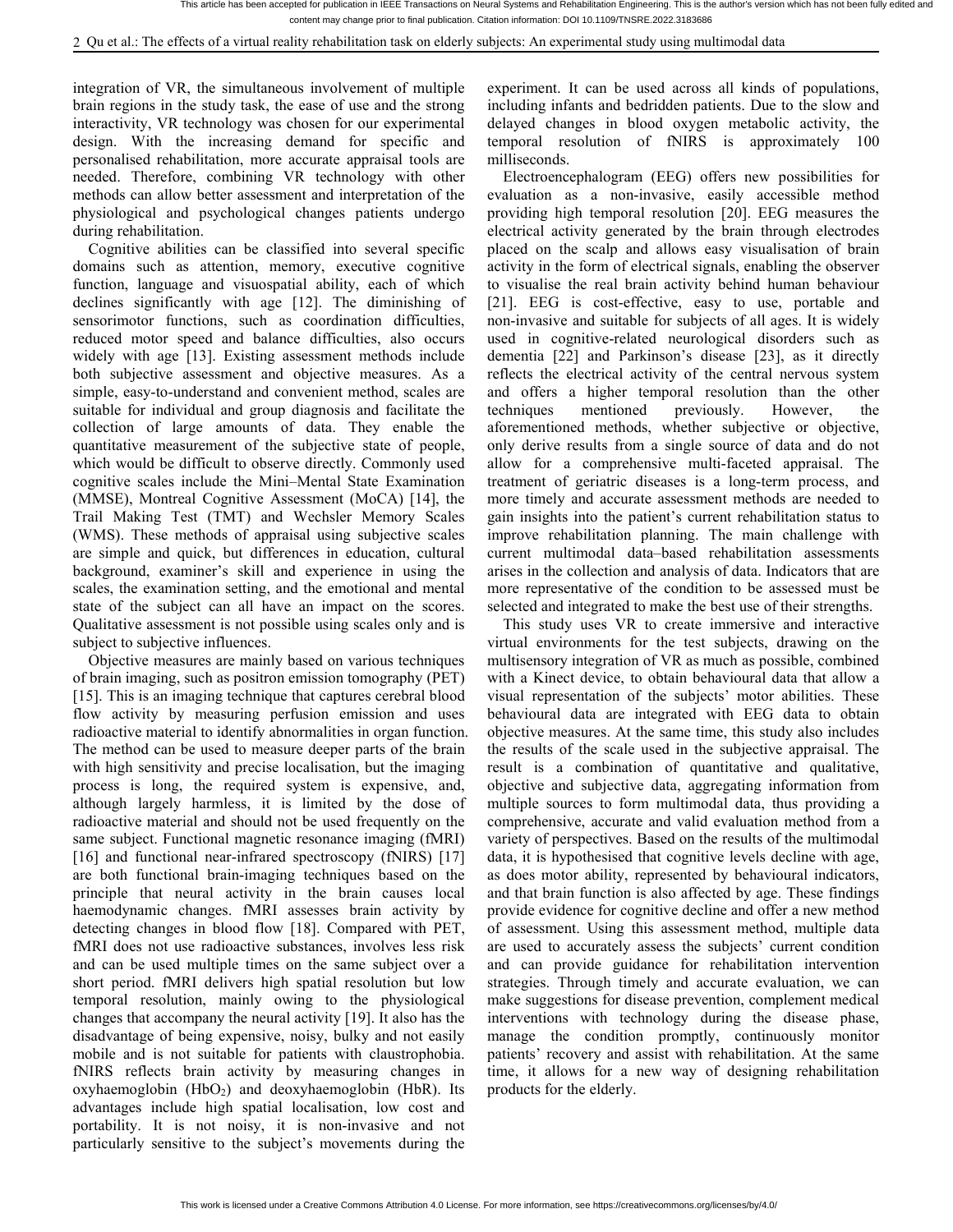Qu et al.: The effects of a virtual reality rehabilitation task on elderly subjects: An experimental study using multimodal data 3

#### II. MATERIALS AND METHODS

# *A. Participants*

|              | LPFC                                 |                                       |               |     |
|--------------|--------------------------------------|---------------------------------------|---------------|-----|
|              |                                      | <b>SUBJECTS' PERSONAL INFORMATION</b> |               |     |
| Parameter    | Elderly Group                        | Young Group                           | P-value       |     |
| Female sex   | 37.5%                                | 50%                                   |               |     |
| Age (years)  | $60.31 \pm 7.021$                    | $20.13 \pm 0.797$                     | $\leq 0.001*$ | LMC |
| Height (cm)  | $164.56 \pm 5.738$                   | $172.13 \pm 6.980$                    | $0.001*$      |     |
| Weight (kg)  | $63.44 \pm 8.107$                    | $63.21 \pm 10.871$                    | 0.943         |     |
| MoCA score   | $24.56 \pm 3.425$                    | $27.75 \pm 1.225$                     | $0.002*$      | OM1 |
| $\cdot$<br>. | $\cdots$<br>$\overline{\phantom{a}}$ | $\cdots$ $\sim$ $\sim$ $\cdots$       |               |     |

indicates significant correlation at the 0.05 level.

Forty volunteers were recruited from Shandong University in two age groups, 16 of whom were elderly (age:  $60.31 \pm$ 7.021 years) and 24 of whom were young (age:  $20.13 \pm 0.797$ years). The subjects' basic personal information such as age, height and weight were recorded before the test, and their cognitive abilities were quickly assessed using the MoCA scale. Table I shows the subjects' personal information. The inclusion criteria included the following: (1) no traumatic brain injury, (2) not suffering from any neurological disease, (3) no recent medications related to neurological effects, (4) no visual impairment, (5) adequate sleep during the week before the experiment, and (6) no motor impairment. The results of the MoCA scale ranged from 16 to 30 points. A total of 32 subjects were judged to be cognitively normal (scores of 26 points and above), and 8 were abnormal (scores below 26 points), with the abnormalities occurring in the elderly group. All experiments were conducted after receiving the informed consent of the subjects. The experimental procedures were authorised by the Human Ethics Committee of Shandong University and met the ethical standards set out in the Helsinki Declaration of 1975 (revised in 1983).

## *B. Experimental Equipment*

EEG, VR and motion capture equipment were used in the experiment.

ANT Neuro's next-generation EEG/ERP recording and analysis system, eego™ mylab, was used to acquire the EEG data. The three products included in the system, namely waveguard™original cap, the eego™ amplifier and the eego™ software, were all utilised. The waveguard™original EEG cap based on the five percent electrode system was used. This electrode placement scheme is an extension of the  $10/20$  and 10/10 systems. Figure 1 shows the channel position of EEG. After 32 channels of electrode caps were selected, data acquisition was performed using the eego™ software, and the sampling frequency was 1000 Hz. The eego™ amplifier uses active shielding technology to ensure signal quality during the acquisition process. In previous studies, the ANT Neuro range of products was applied to assess the correlation between levels of vigilance [24] and to evaluate the correlation between the effects of continuous theta-burst stimulation on motor evoked potentials [25].

The Oculus Quest 2 was chosen as the VR device. The Oculus Quest 2 is a wireless all-in-one VR device, weighing 503 g, with a built-in Android core, powered by the Qualcomm Snapdragon XR2 platform and an integrated



Fig. 1. The channel position of EEG.

engine for visual analytics. It has a monocular resolution of 1832 x 1920, supports 60, 72 and 90 Hz refresh rates and enables controller-free gesture tracking. The device supports a large number of games and contains different categories. After testing, we chose for our experimental task the game Beat Saber, where the gamepad is used to cut through two coloured squares with music and which requires large continuous movements of the upper limbs. This game takes full advantage of the multi-sensory engagement of VR to better assess and train subjects' cognitive levels. On the visual side, subjects can see different-coloured squares in the immersive environment, and by judging the colours, their cognitive skills can be trained. On the auditory side, subjects can hear music, and the speed of the game varies with the speed of the music. This stimulates the brain, enhancing their attention and reflecting the differences in cognitive levels more fully. In terms of movement, both speed and the left and right hands corresponding to different colours affected the subjects' behaviour, helping to make a better assessment and showing the effect of cognitive level and age on behavioural ability.

Microsoft's Kinect V2 that uses infrared light to track multiple parts of the body in real-time was chosen as the motion capture device. Kinect V2 supports up to 25 skeleton nodes, and nodes numbered 1–11 and 20–24 were selected for the analysis of upper-limb data. The data object type was provided in the form of skeleton frames. Each frame can hold up to the maximum number of supported bone points.

#### *C. Experimental Procedure*

Before the experiment, each subject was shown a video of the game to make sure they understood the rules and were ready for the test. The subject was equipped with an EEG acquisition device, and a conductive paste was injected into the electrode cap to reduce impedance until all channels were shown in green on the software page. After the subject had relaxed in a chair and the researchers had ensured that the subject's upper limb movements were recognised by the motion capture device, the experiment was begun.

The experiment was divided into two parts: the resting state and the task state, with each lasting for 15 minutes.

The first 15 minutes were spent in the resting state, where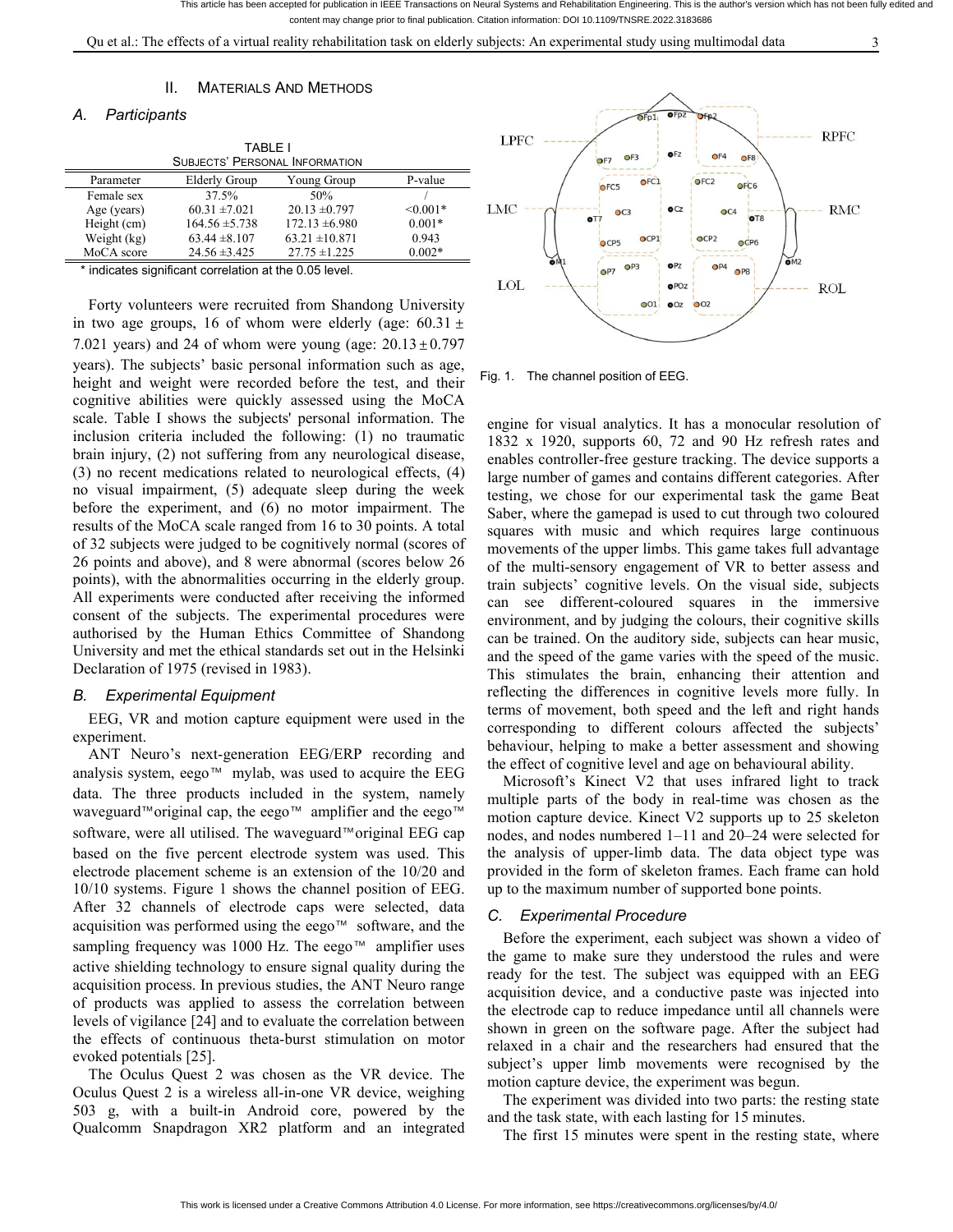the subjectwas asked to remain still in the chair in a natural, relaxed, non-sleeping state while EEG data were collected through electrode caps. The surrounding environment was kept quiet during the experiment. External disturbances were kept to a minimum to minimise abnormal fluctuations in the subject's brain waves.

After 15 minutes, the subject was put in the task state, where a VR device was added to the electrode cap and the



Kinect device was switched on to capture upper limb–movement data. The subject was asked to play Beat Saber, a continuous VR game, for 15 minutes. To ensure that the data collected was not affected by other factors, the game was set to the same music, at the highest difficulty level, with an automatic restart mode in the event of failure. Figure 2 shows the experimental procedure.

# *D. EEG Data Pre-Processing*

The EEG signal is a random signal that varies over time and has a small amplitude. It is highly susceptible to interference from other signals unrelated to brain activity, known as artefacts. These mainly include oculogram artefacts, blink artefacts, eye-movement artefacts, myoelectric artefacts, cardiac artefacts, DC offsets and industrial frequency interference. To remove these artefacts, a triple filtering and independent component analysis (ICA) method was used.<br>Before filtering, channel localisation and a re-reference were carried out. The re-referencing method considered the average reference, which takes the average of all electrode potentials after the acquisition as the reference signal and is equivalent to artificially constructing a zero potential point as the reference electrode. A high-pass filter with a cut-off frequency of 1 Hz was first chosen to eliminate baseline drift. To stop interference from high-frequency signals such as myoelectric artefacts and ensure that the fast waves in the EEG signal were not affected, a low-pass filter with a cut-off frequency of 40 Hz was selected for the second filtering. For the third filtering, a notch filter at 49–51 Hz was used to remove industrial frequency interference. ICA was then performed to eliminate artefacts embedded in the data without removing the affected part of the data. ICA separates the linear mixed signals generated by multiple source signals into independent signals that are uncorrelated and non-Gaussian, thus separating the n source components from the EEG signal channels. As shown in (1), ICA finds a component 'unmixing' matrix (W) that, when multiplied by the original data  $(X)$ , yields the matrix  $(U)$ of IC time courses. In  $(2)$ , the whole data  $(X)$  is the sum of the ICs (Xi) [26]. Finally, the artefacts were identified and removed with the help of the ADJUST algorithm, which is a completely automatic method for the detection of artefacted ICs from EEG data. For each feature contained in the detectors, the threshold value was calculated using a fully automated image processing thresholding algorithm based on the expectation-maximisation (EM) technique [27]. Equation (3) captures how the algorithm recognises eye movements. The above-mentioned pre-processing operations were performed using the open-source toolkit EEGLAB based on MATLAB (The MathWorks, Inc, Natick, Massachusetts, USA) [28].

$$
U = WX \tag{1}
$$

$$
X = \sum X_i \text{ where } i = 1, 2, \dots n \tag{2}
$$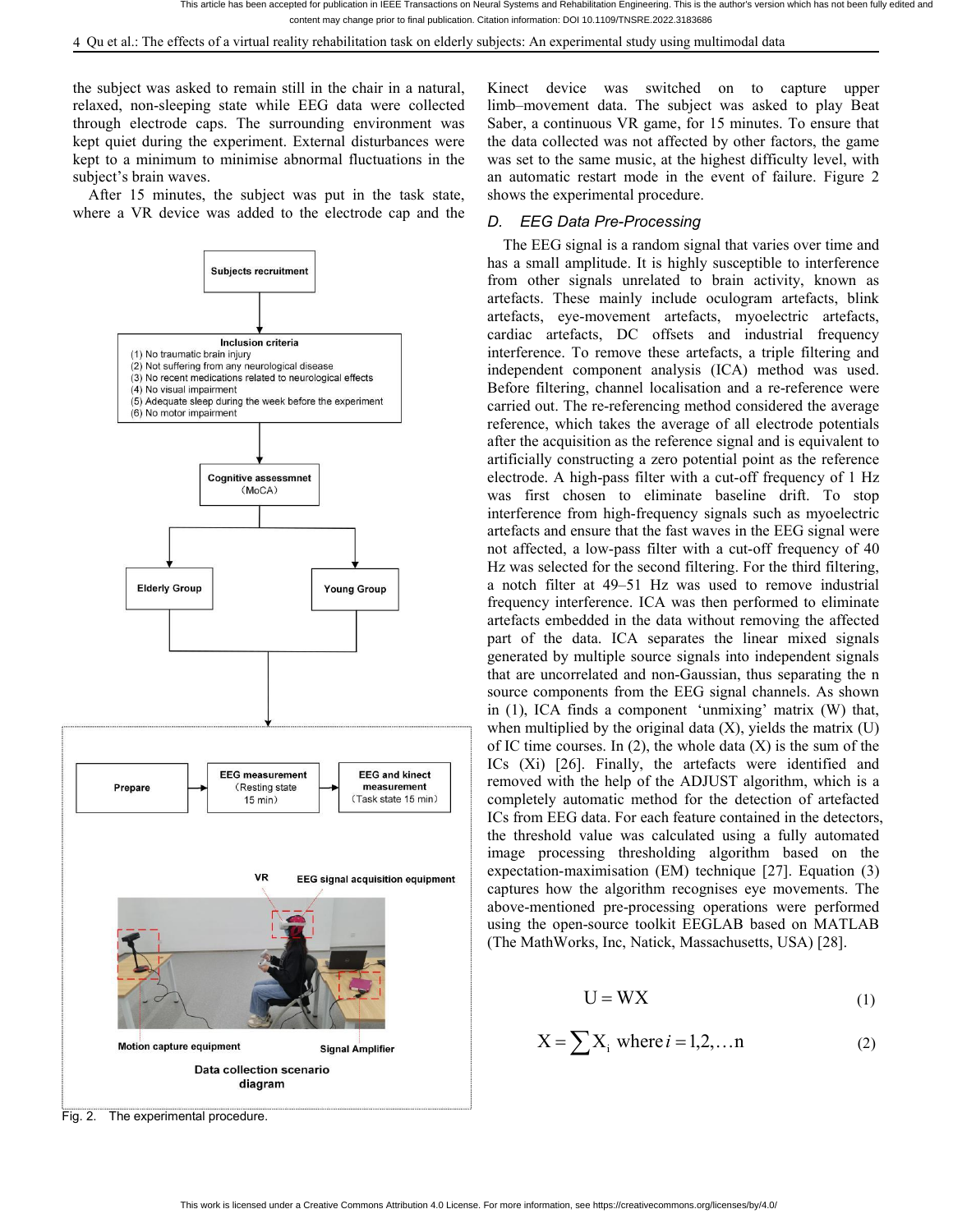Qu et al.: The effects of a virtual reality rehabilitation task on elderly subjects: An experimental study using multimodal data 5

# *imum Epoch Variance* Maximum *Epoch Variance*

$$
= \frac{trim\_and\_max(_{ep} - _{ep}^2)_i}{trim\_and\_mean(_{ep} - _{ep}^2)_i}
$$
 (3)

where trim\_and\_max( … )<sub>i</sub> indicates the maximum of the  $\frac{2}{9}$ trimmed vector of variance values over the epochs, and  $t_{\text{min}}$  and  $t_{\text{max}}$  and  $t_{\text{max}}$  and  $t_{\text{max}}$  and  $t_{\text{max}}$  and  $t_{\text{max}}$  and  $t_{\text{max}}$  and  $t_{\text{max}}$  and  $t_{\text{max}}$  and  $t_{\text{max}}$  and  $t_{\text{max}}$  and  $t_{\text{max}}$  an trim and mean( $\cdots$ )<sub>i</sub> denotes the average across epochs computed after the top 1% of the values have been removed  $_{0}$ ,  $_{-40}$   $_{-30}$   $_{-20}$   $_{-20}$ [27].

An item of data was selected, and multiple events were inserted into it, with 80 seconds between events. The period  $\frac{10}{2}$ from the first 40 seconds to the last 40 seconds of each event was taken as an epoch. These epochs were superimposed and  $\frac{0}{-40}$   $\frac{1}{-30}$   $\frac{1}{-20}$ averaged. Nave indicates the number of epochs, and Nave  $=$   $-40$   $-30$   $-20$   $-10$ 10 means that 10 epochs were involved in the superimposing and averaging. The global field power is the standard deviation of the electrical activity on all electrodes. Figures 3,4, and 5 visualise the electrical activity of the brain.



Fig. 3. All 32 channels of voltage activity.



Fig. 4. One of the channel voltage activities.

#### *E. Functional Connectivity*

Based on the pre-processing of eighty pieces of EEG data, the functional connectivity (FC) between six brain regions,



Fig. 5. Global field power for all channels.

namely the left prefrontal cortex (LPFC), right prefrontal cortex (RPFC), left motor cortex (LMC), right motor cortex (RMC), left occipital lobe (LOL) and right occipital lobe (ROL), was calculated using the MNE -Connectivity library in Python [29].

The signal connectivity between channels was calculated using the spectral connectivity epochs method. As shown in (4), the phase locking value (PLV) was chosen as a measure of connectivity. This method uses responses to a repeated stimulus and looks for latencies at which the phase difference between the signals varies little across trials (phase locking) [30]. Fourier was chosen as the method for spectral estimation. The sampling frequency was fixed at 1000 Hz. The frequency bands of interest were alpha waves at 8–12 Hz frequency range and beta waves at 12–40 Hz frequency range. All 22 channels in the six brain regions were selected, and by varying the indices parameter, inter-signal connectivity was obtained for all channels between each of the six brain regions. The final FC metric was obtained by averaging the data between each of the six brain regions to get 15 values in each frequency band, for a total of 30 values in the three frequency bands.

$$
PLV = |E\left[\frac{Sxy}{|Sxy|}\right]| \tag{4}
$$

E[ ] denotes the average over epochs. The connectivity method is based on estimates of the cross- and power-spectral densities (CSD/PSD) Sxy and Sxx, Syy [29].

#### *F. Extraction of Kinect Data Metrics*

Using Python to read the .json file generated by the Kinect device and obtain the corresponding points of the upper limb, we calculated eight behavioural metrics: overall upper-limb velocity, the standard deviation of upper-limb velocity, median upper-limb velocity, overall upper-limb acceleration, the standard deviation of overall upper-limb acceleration, average left arm movement angle, discrete stability ratio and continuous stability ratio. Table II explains the meaning of behavioral indicators.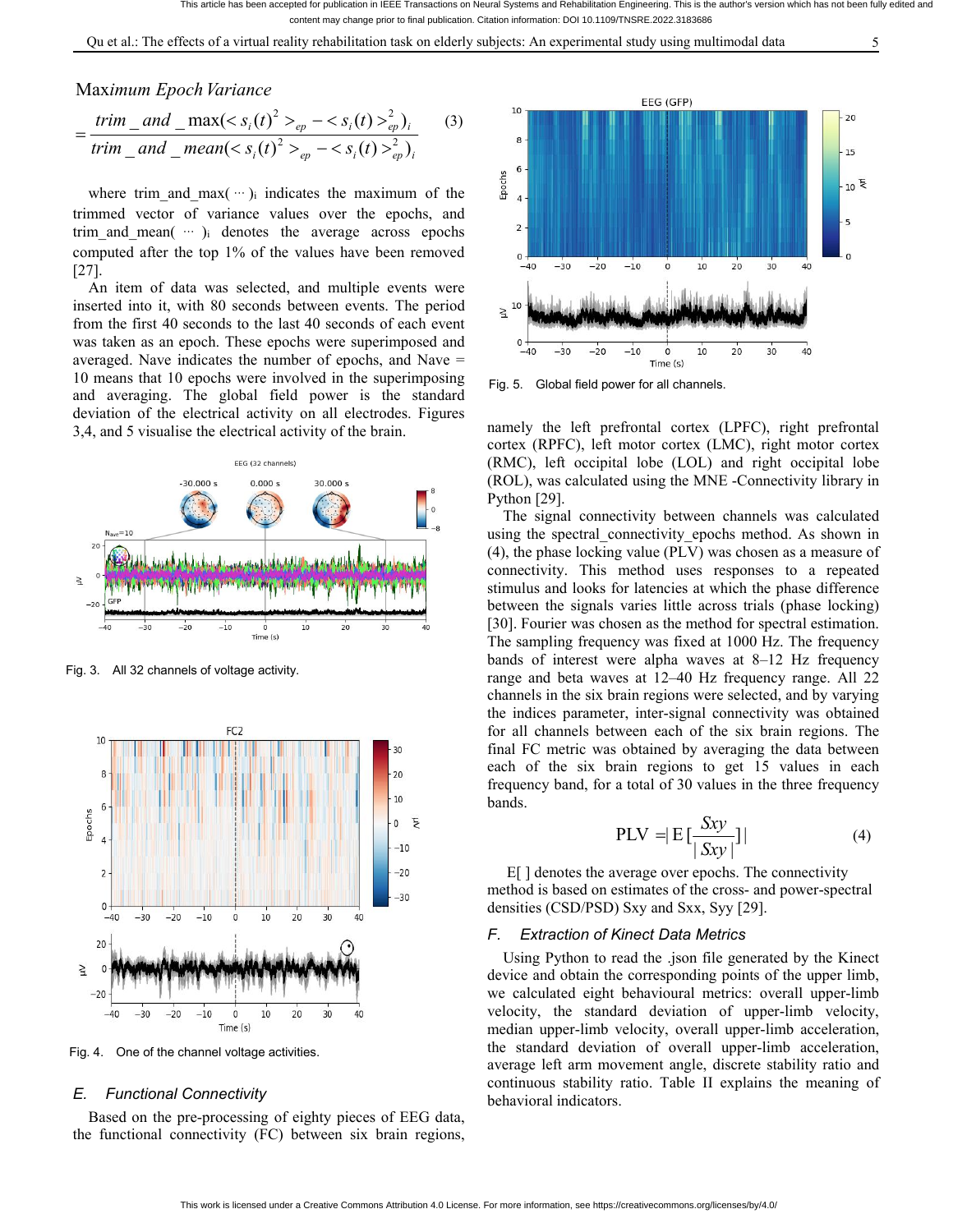6 Qu et al.: The effects ofa virtual reality rehabilitation task on elderly subjects: An experimental study using multimodal data

| Number | Indicator                | Meaning                       |  |
|--------|--------------------------|-------------------------------|--|
|        | Overall upper-limb       | Overall upper-limb velocity   |  |
|        | speed                    | kinematic posture             |  |
| 2      | The standard deviation   | Degree of upper-limb velocity |  |
|        | of upper-limb speed      | deviation                     |  |
| 3      | Median upper-limb        | Upper-limb motion level       |  |
|        | velocity                 | representation                |  |
| 4      | Overall upper-limb       | Overall upper-limb            |  |
|        | acceleration             | acceleration                  |  |
| 5      | The standard deviation   | Upper-limb acceleration       |  |
|        | of overall upper-limb    | deviation                     |  |
|        | acceleration             |                               |  |
| 6      | The left-arm mean angle  | Left-arm motion flexibility   |  |
|        | of motion                |                               |  |
|        | Discrete stability ratio | Overall upper-limb motion     |  |
|        |                          | stability                     |  |
| 8      | Continuous stability     | Continuous stability of       |  |
|        | ratio                    | upper-limb movements          |  |

## *G. Statistical Analyses*

For the FC, a one-way ANOVA test was performed on the data from the task and resting states within the group, using age as the basis for grouping, to explore the effect of state on the FC of brain areas. An independent samples t-test was performed on the younger and older groups within the group, using the state as the basis for grouping, to investigate the effect of age on the FC of brain regions. For the Kinect data metrics, a one-way ANOVA test was used on the overall data to analyse whether age has a significant effect on behaviour, using eight behavioural indicators as dependent variables and age group as a factor. Pearson correlation analyses were conducted on behaviour, cognitive level, age and FC. The statistical significance level  $(P)$  was set to 0.05 for all  $(6)$ analyses.

#### III. RESULTS

#### *A. Functional Connectivity Results*

Independent samples t-tests were used to compare the task states pertaining to the younger and older groups. In the alpha band, the PLV values of brain regions LPFC–LMC ( $F = 1.530$ ,  $P = 0.040$ ), LPFC–LOL (F = 0.031, P = 0.040), RPFC–RMC  $(F = 0.949, P = 0.037)$ , LMC–RMC  $(F = 0.934, P = 0.042)$ , LMC–LOL (F = 6.698, P = 0.027) and RMC–LOL (F = 1.091,  $P = 0.043$ ) were significantly higher in the elderly than those in the young. In the beta band, the PLV values of brain regions LPFC–LMC (F = 1.043, P = 0.028), LPFC–RMC (F = 1.153,  $P = 0.035$ ), RPFC–RMC (F = 1.445, P = 0.034) and RMC–ROL (F = 1.272, P = 0.041) were significantly higher in the elderly than those in the young.

In a one-way ANOVA test for resting and task states in the younger group, the PLV values of brain regions LPFC–RPFC  $(F = 4.705, P = 0.035), LPFC–RMC (F = 4.724, P = 0.035),$ RPFC–LMC (F = 5.439, P = 0.024), RPFC–LOL (F = 4.447,  $P = 0.040$ ), RPFC–ROL (F = 5.991, P = 0.018), LMC–LOL  $(F = 4.087, P = 0.049), LMC–ROL (F = 5.214, P = 0.027)$ and RMC–ROL (F = 4.611, P = 0.037) were significantly higher in the resting state than those in the task state in the alpha band.

As shown in Figure 6, when the FC indicator, PLV, is between 0 and 1, the closer the PLV is to 1, the closer the two



Fig. 6. FC demonstration of 22 channels of one item of task state data.



Fig. 7. Correlation between brain regions.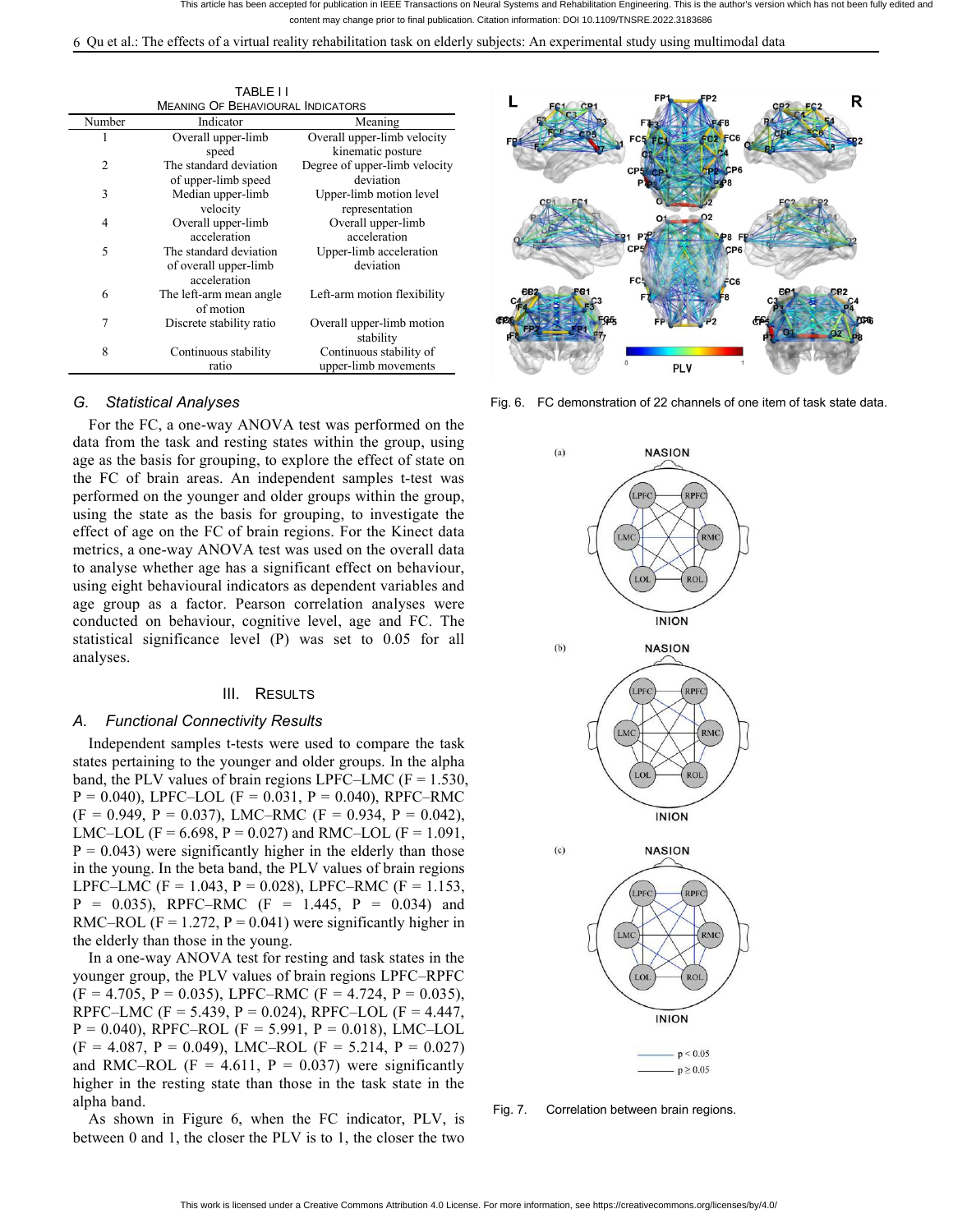Qu et al.: The effects of a virtual reality rehabilitation task on elderly subjects: An experimental study using multimodal data 7

signals are to synchronisation and stronger the connectivity is.

Figure 7 shows the correlation of brain regions in three  $_{0.9}$ conditions, (a) in the alpha band, comparison of task states in the vouncer and older groups. (b) in the heta band, comparison the younger and older groups, (b) in the beta band, comparison of task states in the younger and older groups, and (c) in the alpha band, comparison of resting and task states in the younger group.

# *B. Kinect Results*

In terms of overall upper-limb speed  $(F = 1.028, P < 0.001)$ , 0.3 median upper-limb velocity ( $F = 0.415$ ,  $P \le 0.001$ ) and overall upper-limb acceleration ( $F = 2.731$ ,  $P \le 0.001$ ), the younger 0.1 group was significantly higher than the older group. Figure 8  $\frac{1}{\text{Eulerly Group}}$ shows the results of the analysis of the behavioral indicators.

## *C. Correlation Results*

Overall upper-limb speed ( $r = 0.353$ ,  $P = 0.026$ ), median upper-limb velocity  $(r = 0.365, P = 0.021)$ , and overall  $(r = 0.329, P = 0.033)$  mm upper-limb acceleration  $(r = 0.338, P = 0.033)$  were significantly correlated with cognitive level. In the alpha band,  $_{0.6}$ the FC in brain regions LPFC–LOL ( $r = 0.225$ ,  $P = 0.045$ ) and LMC–LOL (r = 0.239, P = 0.033) were significantly<br>correlated with age. A significant correlation was also<br>observed between functional connectivity and behavioural<br>indicators. In the alpha band, the FC of LPFC–LMC was correlated with age. A significant correlation was also  $\frac{1}{2}$   $\frac{1}{2}$   $\frac{1}{2}$   $\frac{1}{2}$   $\frac{1}{2}$   $\frac{1}{2}$   $\frac{1}{2}$   $\frac{1}{2}$   $\frac{1}{2}$   $\frac{1}{2}$   $\frac{1}{2}$   $\frac{1}{2}$   $\frac{1}{2}$   $\frac{1}{2}$   $\frac{1}{2}$   $\frac{1}{2}$   $\frac{1$ observed between functional connectivity and behavioural indicators. In the alpha band, the FC of LPFC–LMC was  $\frac{8}{5}$  0.3 significantly correlated with continuous stability ratio ( $r = 0.326 - P = 0.040$ ) and the EC of PBEC BMC was  $0.326$ ,  $P = 0.040$ ), and the FC of RPFC-RMC was significantly correlated with the standard deviation of  $_{0.1}$ overall-upper limb acceleration ( $r = 0.318$ ,  $P = 0.046$ ).

#### IV. DISCUSSION

This study assessed the effects of age on brain function in terms of brain FC, cognitive level and behavioural performance. The prefrontal cortex is closely associated with <sub>12</sub> higher cognitive functions in humans [31]. In concert with other brain structures, the prefrontal cortex plays an important role in attention, perception, motivation, planning, sustained behaviour, working memory, language, control of<br>interference and executive functions [32]. The area of the<br>cerebral cortex associated with the emergence of movement<br>is known as the meta graph that dimension of t interference and executive functions [32]. The area of the cerebral cortex associated with the emergence of movement is known as the motor area, and the stimulation of this area  $\leq 6$ causes muscle movement in various parts of the body. The occipital lobe is the most dominant visual cortex, and damage to the occipital lobe results in not only visual impairment but also symptoms such as memory deficit and<br>motor perception impairment. EC measures reveal statistical motor perception impairment. FC measures reveal statistical dependencies between the activity patterns of anatomically separated brain regions and are often used to assess the functional relationships between brain regions [33]. In this study, PLV was chosen as an indicator of FC [34], with the former reflecting the overall convergence of the phase difference between two real signals.

The results of the brain FC between the young and elderly groups for the task state showed that in the alpha band, the PLV values between the six brain regions were significantly higher in the elderly group than those in the young group. In the beta band, four groups of inter-brain interval PLV values



Fig. 8. Comparison of data on behavioural indicators between the elderly and the young groups.

were significantly higher in the older group than those in the younger group. We suggest that this change in FC may be due to ageing and also correlates with cognitive level. When a person engages in a conscious visual activity or intense thinking exercise, the alpha rhythm decreases, and there is a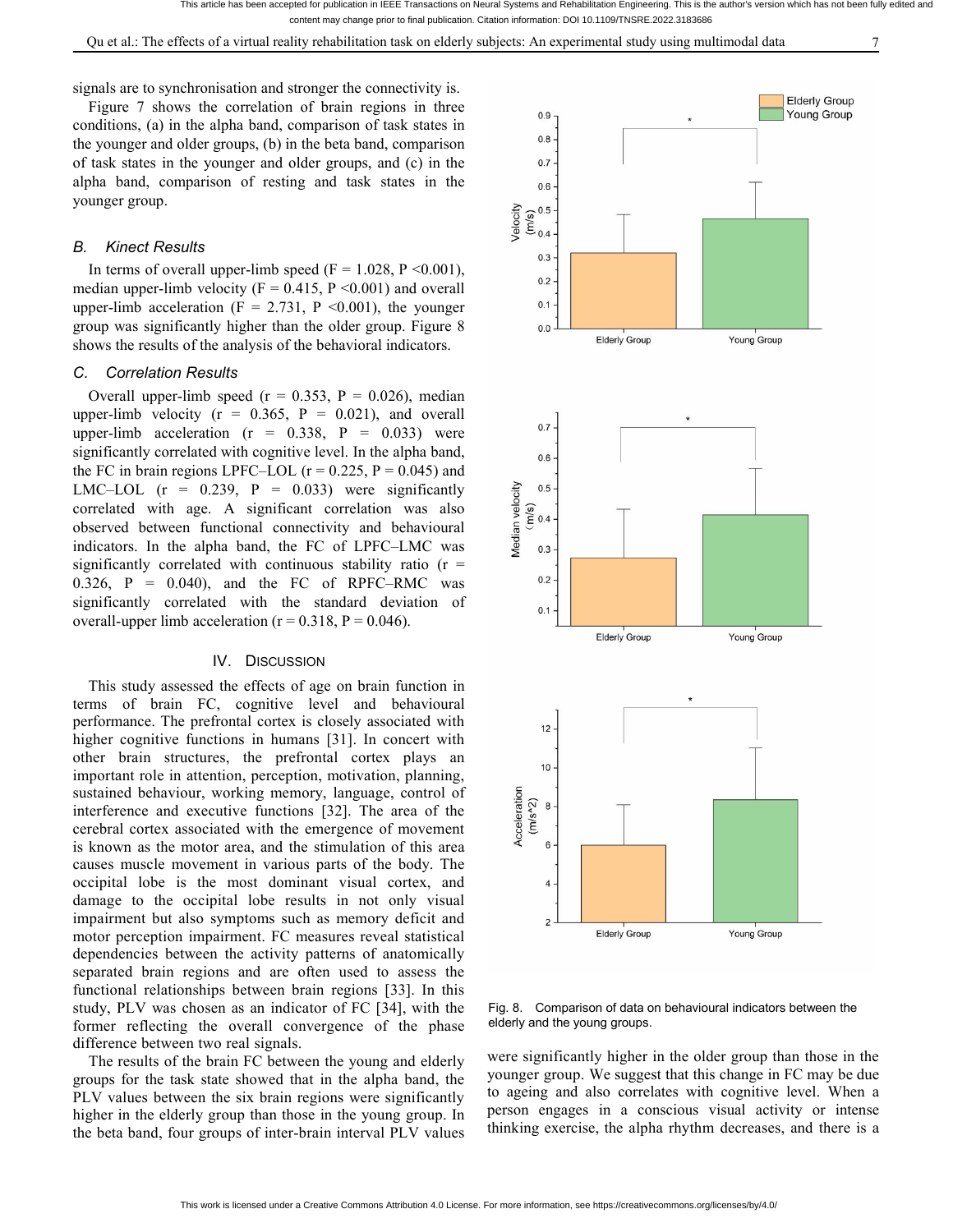corresponding increase in high-frequency, low-amplitude beta waves. Ageing affects many aspects of brain structure and function and is associated with cognitive decline [35]. The brain age gap is a better predictor of cognitive decline in subjects than their actual age [36]. Previous studies have shown that cognitive decline with age is evidenced by a significant increase in theta and alpha1 bandwidths, an increase in the theta-beta differential [37], and an increase in relative theta power in the posterior quadrant [38]. Neurological measures of quantitative electroencephalogram (QEEG) have been found to be a sensitive indicator of the degree of cognitive impairment, with previous research showing that cognitive decline is reflected in increased absolute and relative power in the theta band and increased power in the delta band during the later stages of deterioration [39]. Claus et al. found that higher theta values in the frontocentral and parieto-occipital regions were significantly associated with a decline in the overall cognitive function [40]. Koyama et al. observed significantly higher relative beta power in older subjects [41]. Many of the brain's higher cognitive functions rely on the synergy between different brain regions rather than being reliant on just a specific brain region. FC is commonly used as a measure of brain function. Previous research has shown that subjects with age-related frailty exhibit reduced FC between posterior regions of the parietal cortex [34]. Zhao et al. found differences in the strength of dynamic FC in the left anterior wedge, default mode network and dorsal attentional network between normal controls, amnestic mild cognitive impairment (aMCI) patients and Alzheimer's disease (AD) patients [42]. Chen et al. identified that dynamic FC in individuals with subjective cognitive decline showed a significant correlation with cognitive performance [43]. The EEG signal is a highly stochastic physiological signal with a wide variety of rhythms, and a variety of different emotions and states of mind can affect the changes in brain waves. As with others, our results reflect the influence of age and cognitive level on brain function, but the subtle differences in the significance of the various frequency bands and brain regions demonstrated may be influenced by the experiment, the imaging technique and the FC metrics selected.

The results of FC in the resting and task states of the young group showed that the PLV values between the eight brain regions were significantly higher in the resting state than those in the task state in the alpha band. We suggest that this difference in FC between the resting and task states is due to VR incorporation and limb movements. In this study, VR was used for the experiment, and a game was chosen that could reflect the cognitive level of the subjects to a certain extent, aided by the acquisition of other data such as behavioural data. VR is widely used in the field of rehabilitation, and in addition to multi-sensory stimulation, the computer programme can be set up in such a way that the subject's condition can be acquired in time and the difficulty of the training and the training programme can be adjusted accordingly, bringing about better rehabilitation outcomes. Scenes in VR cause different stimulations of brain electrical activity in humans [8]. The study shows that the FC between the core cortex of the mirror neuron system and the sensorimotor cortex is significantly enhanced in the

first-person view of VR scenes[44]. Alpha waves, with a frequency of 8–12 Hz, represent the predominant waveform in adults in the quiet, closed-eye state and are associated with human attention, emotion, cognition and awareness. Alpha waves are most pronounced in the parietal and occipital regions, and are suppressed in the presence of external stimuli. Since the resting state was followed by a short rest period of a few minutes only before the task state was initiated, the subjects may have experienced fatigue, thus affecting EEG activity.

In the analysis of the EEG data, besides the significant differences presented previously, we found that the results of FC showed very significant individual variability within the same group. Furthermore, in the beta band, the mean FC values for the region LPFC–RPFC as well as LMC–ROL were lower in the older group than those in the younger group, although this difference was not significant.

Behavioural data from the younger and elderly groups showed that the younger group scored significantly higher than the elderly group in overall upper-limb velocity, median upper-limb velocity and overall upper-limb acceleration. There is a widespread decrease in sensorimotor function with age. A weakening of cognitive abilities can also lead to a reduction in motor ability [45]. We believe that this may account for the obtaining of this result. Pearson correlation analyses showed significant correlations between FC, motor ability, cognitive level and age, validating the multimodal approach to combining data.

The current study has several limitations. The population included in this study was selected based only on age and cognitive differences and generally represented a relatively healthy group of people. Regarding EEG data pre-processing, the strong subjectivity of identifying artefacts might have had some impact on the results.

#### V. CONCLUSION

In this study, the subjects' brain signals in the resting and task states were monitored using EEG, and VR was utilised for the experimental design. Drawing on the multimodal data, brain function was assessed more fully from multiple perspectives, including subjective and objective. The results show that VR stimulation of the brain leads to changes in FC. When comparing the younger and elderly groups, it was found that a significant decline in sensorimotor ability along with ageing and declining cognitive levels leads to changes in functional brain connectivity. These findings contribute to a new and validassessment method that could be useful in the field of rehabilitation medicine. The multimodal data–based rehabilitation assessment method proposed in this paper combines measures of VR, behavioural indicators, subjective scales and EEG activity, fully combining their strengths. The use of data from multiple sources allows for a more accurate identification of a patient's condition and facilitates timely adjustment of rehabilitation training programmes, which offer assistance in the field of rehabilitation medicine.

In future research schemes, based on the consideration of the application of this method in rehabilitation medicine, the selection of subjects could be expanded to include those with neurological disorders such as AD and stroke. Meanwhile,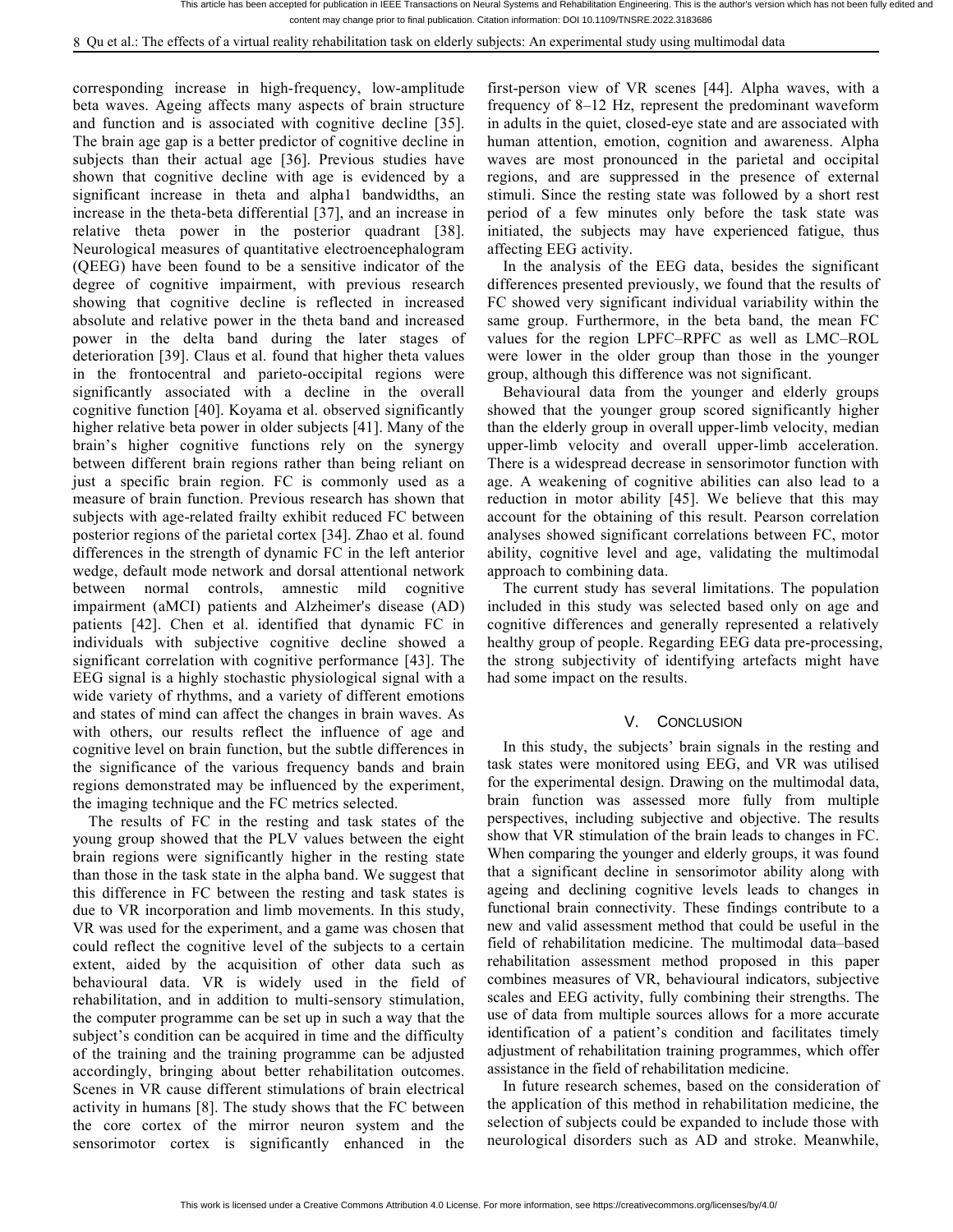other signal processing methods to improve data accuracy could be used, such as canonical correlation analysis and short-time Fourier transform.

#### ACKNOWLEDGMENT

This study was supported by the Fundamental Research Funds for the Central Universities (2021JCG012) and the Program of Qilu Young Scholars of Shandong University. [10] This work is partially supported by the National Natural Science Foundation of China (No. 91846205).

#### **REFERENCES**

- [1] World Population Prospects 2019: Highlights, Jun, 2019, [online] Available: [12] https://www.un.org/development/desa/publications/w orld-population-prospects-2019-highlights.html.
- [2] A study of future trends in the ageing population, Jan, 2022, [online] Available: https://new.qq.com/omn/20220118/20220118A0163 E00.html.
- [3] A. Y. Chang, V. F. Skirbekk, S. Tyrovolas, N. J. Kassebaum, and J. L. Dieleman, "Measuring<br>nonvistion against an analysis of the Global Burden. [14] population ageing: an analysis of the Global Burden of Disease Study 2017," *Lancet Public Health,* vol. 4, no. 3, pp. E159-E167, Mar, 2019.
- [4] M. F. Montoya, J. E. Munoz, and O. A. Henao, "Enhancing Virtual Rehabilitation in Upper Limbs With Biocybernetic Adaptation: The Effects of Virtual Reality on Perceived Muscle Fatigue, Game<br>Performance and User Experience Lege [15] Performance and User Experience," *Ieee Transactions on Neural Systems and Rehabilitation Engineering,* vol. 28, no. 3, pp. 740-747, Mar, 2020.
- [5] B. Mocan, C. Schonstein, C. Neamtu, M. Murar, M. Fulea, R. Comes, and M. Mocan, "CardioVR-ReTone-Robotic Exoskeleton for Upper Limb Rehabilitation following Open Heart Surgery: Design, Modelling, and Control," *Symmetry-Basel,* vol. 14, no. 1, pp. 30, Jan, 2022.
- [6] J. Fung, F. Malouin, B. J. McFadyen, F. Comeau, A. Lamontagne, S. Chapdelaine, C. Beaudoin, D. Laurendeau, L. Hughey, C. L. Richards, and ieee, "Locomotor rehabilitation in a complex virtual<br>environment" *Proceedings of Annual International*  $[17]$ environment," *Proceedings of Annual International Conference of the Ieee Engineering in Medicine and Biology Society.* pp. 4859-4861, 2004.
- [7] G. Saposnik, M. Mamdani, M. Bayley, K. E. Thorpe, J. Hall, L. G. Cohen, R. Teasell, E. S. G. Steering Comm, and W. Stroke Outcome Res Canada, "Effectiveness of Virtual Reality Exercises in STroke Rehabilitation (EVREST): Rationale, Design, and Protocol of a Pilot Randomized Clinical Trial Assessing the Wii Gaming System," *International Journal of Stroke,* vol. 5, no. 1, pp. 47-51, Feb, 2010.
- [8] W. J. Tan, Y. Xu, P. Liu, C. Y. Liu, Y. J. Li, Y. R. Du, C. Chen, Y. P. Wang, and Y. C. Zhang, "A method of VR-EEG scene cognitive rehabilitation

training," *Health Information Science and Systems,* vol. 9, no. 1, pp. 9, Jan, 2021.

- [9] J.-S. Park, Y.-J. Jung, and G. Lee, "Virtual Reality-Based Cognitive–Motor Rehabilitation in Older Adults with Mild Cognitive Impairment: A Randomized Controlled Study on Motivation and Cognitive Function." *Healthcare,* vol. 8, no. 3, pp. 335, 2020.
- W. Riaz, Z. Y. Khan, A. Jawaid, and S. J. B. S. Shahid, "Virtual Reality (VR)-Based Environmental Enrichment in Older Adults with Mild Cognitive Impairment (MCI) and Mild Dementia," *Brain Sciences,* vol. 11, no. 8, pp. 1103, 2021.
- [11] A. C. M. Bauer, and G. J. G. Andringa, "The potential of immersive virtual reality for cognitive training in elderly," *Gerontology,* vol. 66, no. 6, pp. 614-623, 2020.
- D. L. Murman, "The impact of age on cognition." *Seminars in hearing,* vol. 36, no. 3, pp. 111-121, 2015.
- N. K. Lee, Y. H. Kwon, S. M. Son, S. H. Nam, and J. S. Kim, "The Effects of Aging on Visuomotor Coordination and Proprioceptive Function in the Upper Limb," *Journal of Physical Therapy Science,* vol. 25, no. 5, pp. 627-629, May, 2013.
- Z. S. Nasreddine, N. A. Phillips, V. Bedirian, S. Charbonneau, V. Whitehead, I. Collin, J. L. Cummings, and H. Chertkow, "The Montreal Cognitive Assessment, MoCA: A Brief Screening Tool For Mild Cognitive Impairment (vol 53, pg 695, 2005)," *Journal of the American Geriatrics Society,* vol. 67, no. 9, pp. 1991-1991, Sep, 2019.
- [15] S. Morbelli, A. Brugnolo, I. Bossert, A. Buschiazzo, G. B. Frisoni, S. Galluzzi, B. N. Van Berckel, R. Ossenkoppele, R. Perneczky, and A. J. J. o. A. s. D. Drzezga, "Visual versus semi-quantitative analysis of 18F-FDG-PET in amnestic MCI: an European Alzheimer's Disease Consortium (EADC) project," *Journal of Alzheimer's Disease,* vol. 44, no. 3, pp. 815-826, 2015.
- Y. Li, H. Yang, K. Li, P. T. Yap, M. Kim, C. Y. Wee, and D. G. Shen, "Novel Effective Connectivity Network Inference for MCI Identification," *International Workshop on Machine Learning in Medical Imaging,* pp. 316-324, 2017.
- M. Ferrari, and V. Quaresima, "A brief review on the history of human functional near-infrared spectroscopy (fNIRS) development and fields of application," *Neuroimage,* vol. 63, no. 2, pp. 921-935, Nov, 2012.
- J. A. J. E. Detre, "fMRI: applications in epilepsy," *Epilepsia,* vol. 45, pp. 26-31, 2004.
- S. P. Kyathanahally, A. Franco-Watkins, X. X. Zhang, V. D. Calhoun, and G. Deshpande, "A Realistic Framework for Investigating Decision Making in the Brain With High Spatiotemporal Resolution Using Simultaneous EEG/fMRI and Joint ICA," *Ieee Journal of Biomedical and Health Informatics,* vol. 21, no. 3, pp. 814-825, May, 2017.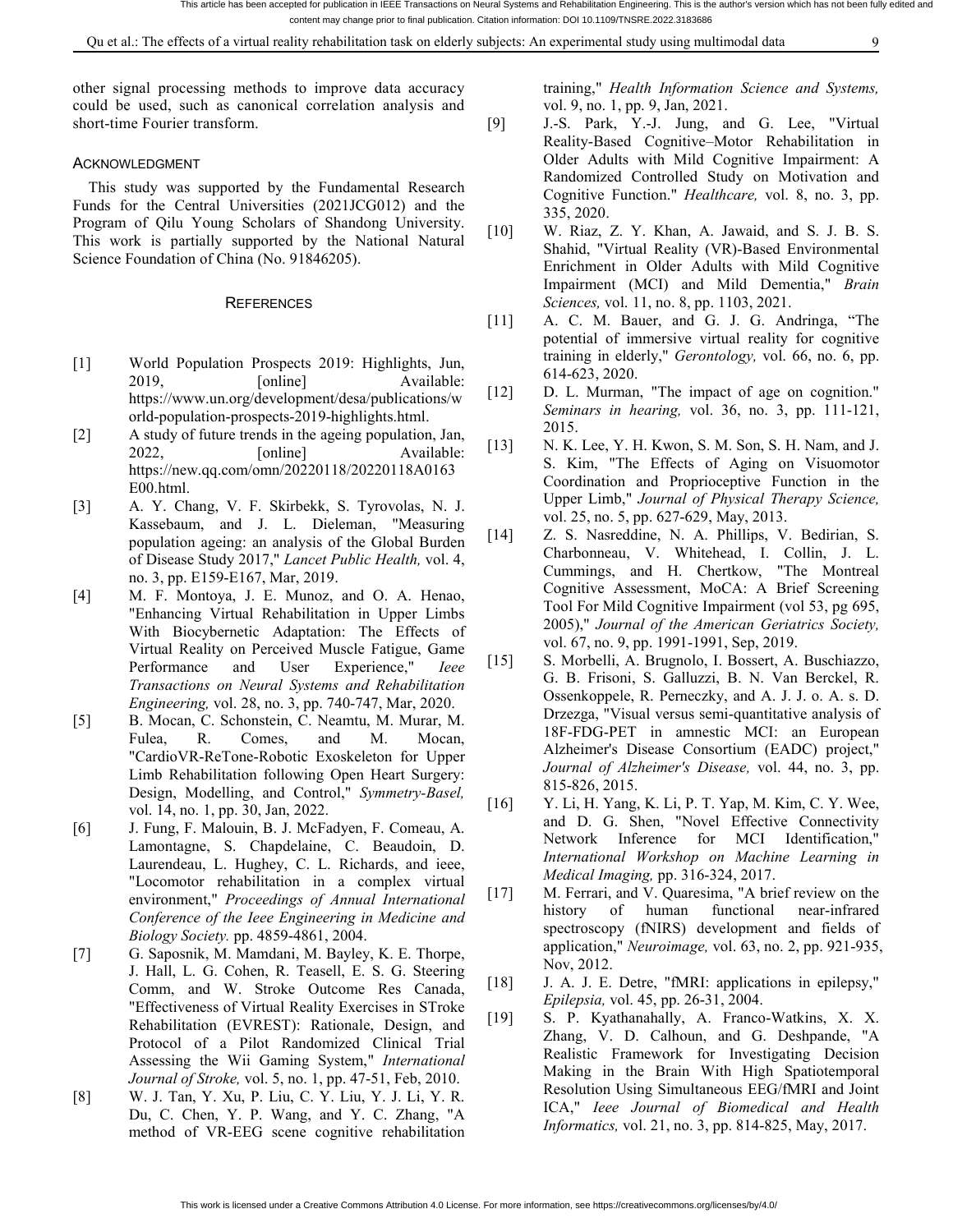10Qu et al.: The effects ofa virtual reality rehabilitation task on elderly subjects: An experimental study using multimodal data

- [20] Y.-J. Kim, N.-S. Kwak, and S.-W. Lee, "Classification of motor imagery for Ear-EEG based brain-computer interface." *2018 6th International Conference on Brain-Computer Interface (BCI),* pp. 1-2, 2018.
- [21] M. A. Rahman, M. A. Rashid, M. Ahmad, A. Kuwana, and H. J. I. A. Kobayashi, "Activation modeling and classification of voluntary and imagery movements from the prefrontal fNIRS signals," *IEEE* [34] *Access,* vol. 8, pp. 218215-218233, 2020.
- [22] D. Laptinskaya, P. Fissler, O. C. Kuster, J. Wischniowski, F. Thurm, T. Elbert, C. A. F. von Arnim, and I. T. Kolassa, "Global EEG coherence as a marker for cognition in older adults at risk for dementia," *Psychophysiology,* vol. 57, no. 4, pp. 13, Apr, 2020.
- [23] C. X. Han, J. Wang, G. S. Yi, and Y. Q. Che, "Investigation of EEG abnormalities in the early stage of Parkinson's disease," *Cognitive Neurodynamics,* vol. 7, no. 4, pp. 351-359, Aug, 2013.
- [24] I. P. Bodala, J. H. Li, N. V. Thakor, and H. Al-Nashash, "EEG and Eye Tracking Demonstrate Vigilance Enhancement with Challenge Integration," *Frontiers in Human Neuroscience,* vol. 10, pp. 12, Jun, 2016.
- [25] L. Rocchi, J. Ibanez, A. Benussi, R. Hannah, V. Rawji, E. Casula, and J. Rothwell, "Variability and Predictors of Response to Continuous Theta Burst Stimulation: A TMS-EEG Study," *Frontiers in Neuroscience,* vol. 12, pp. 11, Jun, 2018.
- [26] J. Onton, and S. Makeig, "Information-based modeling of event-related brain dynamics," *Event-Related Dynamics of Brain Oscillations,* vol. 159, pp. 99-120, 2006.
- [27] A. Mognon, J. Jovicich, L. Bruzzone, and M. Buiatti,"ADJUST: An automatic EEG artifact detector based on the joint use of spatial and temporal features," *Psychophysiology,* vol. 48, no. 2, pp. 229-240, Feb, 2011.
- [28] A. Delorme, and S. Makeig, "EEGLAB: an open source toolbox for analysis of single-trial EEG dynamics including independent component analysis," *Journal of Neuroscience Methods,* vol. 134, no. 1, pp. 9-21, Mar, 2004.
- [29] A. Gramfort, M. Luessi, E. Larson, D. A. Engemann, D. Strohmeier, C. Brodbeck, R. Goj, M. Jas, T. Brooks, L. Parkkonen, and M. Hamalainen, "MEG and EEG data analysis with MNE-Python," *Frontiers in Neuroscience,* vol. 7, pp. 13, 2013.
- [30] J. P. Lachaux, E. Rodriguez, J. Martinerie, and F. J. Varela, "Measuring phase synchrony in brain signals," *Human Brain Mapping,* vol. 8, no. 4, pp. 194-208, 1999.
- [31] C. Frith, and R. J. C. b. r. Dolan, "The role of the prefrontal cortex in higher cognitive functions," *Cognitive brain research,* vol. 5, no. 1-2, pp. 175-181, 1996.
- [32] M. A. Rahman, and M. Ahmad, "Evaluating the connectivity of motor area with prefrontal cortex by

fNIR spectroscopy." *2017 International Conference on Electrical, Computer and Communication Engineering (ECCE),* pp. 296-300, 2017.

- K. J. Friston, C. D. Frith, P. F. Liddle, and R. S. J. Frackowiak, "Functional connectivity: the principal-component analysis of large (PET) data sets," *Journal of Cerebral Blood Flow and Metabolism,* vol. 13, no. 1, pp. 5-14, Jan, 1993.
- I. Suarez-Mendez, S. Doval, S. Walter, N. Pasquin, R. Bernabe, E. C. Gallo, M. Valdes, F. Maestu, D. Lopez-Sanz, and L. Rodriguez-Manas, "Functional Connectivity Disruption in Frail Older Adults Without Global Cognitive Deficits," *Frontiers in Medicine,* vol. 7, pp. 11, Jul, 2020.
- A. M. Fjell, L. McEvoy, D. Holland, A. M. Dale, K. B. Walhovd, and A. s. D. N. I. J. P. i. neurobiology, "What is normal in normal aging? Effects of aging, amyloid and Alzheimer's disease on the cerebral cortex and the hippocampus," *Progress in neurobiology,* vol. 117, pp. 20-40, 2014.
- [36] M. S. Sendi, D. H. Salat, and V. D. Calhoun, "Brain age gap difference between healthy and mild dementia subjects: Functional network connectivity analysis." *2021 43rd Annual International Conference of the IEEE Engineering in Medicine & Biology Society (EMBC),* pp. 1636-1639, 2021.
- R. P. Brenner, R. F. Ulrich, D. G. Spiker, R. J. Sclabassi, C. F. Reynolds, R. S. Marin, and F. Boller, "Computerized EEG spectral-analysis in elderly normal,demented and depressed subjuects," *Electroencephalography and Clinical Neurophysiology,* vol. 64, no. 6, pp. 483-492, Dec, 1986.
- E. Stomrud, O. Hansson, L. Minthon, K. Blennow, I. Rosen, and E. Londos, "Slowing of EEG correlates with CSF biomarkers and reduced cognitive speed in elderly with normal cognition over 4 years," *Neurobiology of Aging,* vol. 31, no. 2, pp. 215-223, Feb, 2010.
- [39] L. S. Prichep, E. R. John, S. H. Ferris, B. Reisberg, M. Almas, K. Alper, and R. Cancro, "Quantitative EEG correlates of cognitive deterioration in the elderly," *Neurobiology of Aging,* vol. 15, no. 1, pp. 85-90, Jan-Feb, 1994.
- [40] J. J. Claus, V. I. H. Kwa, S. Teunisse, G. J. M. Walstra, W. A. van Gool, J. Koelman, L. J. Bour, and B. W. O. de Visser, "Slowing on quantitative spectral EEG is a marker for rate of subsequent cognitive and functional decline in early Alzheimer disease," *Alzheimer Disease & Associated Disorders,* vol. 12, no. 3, pp. 167-174, Sep, 1998.
- K. Koyama, H. Hirasawa, Y. Okubo, and A. Karasawa, "Quantitative EEG correlates of normal aging in the elderly," *Clinical Electroencephalography,* vol. 28, no. 3, pp. 160-165, Jul, 1997.
- C. Zhao, W.-J. Huang, F. Feng, B. Zhou, H.-X. Yao, Y.-E. Guo, P. Wang, L.-N. Wang, N. Shu, and X. J. N. r. r. Zhang, "Abnormal characterization of dynamic functional connectivity in Alzheimer's